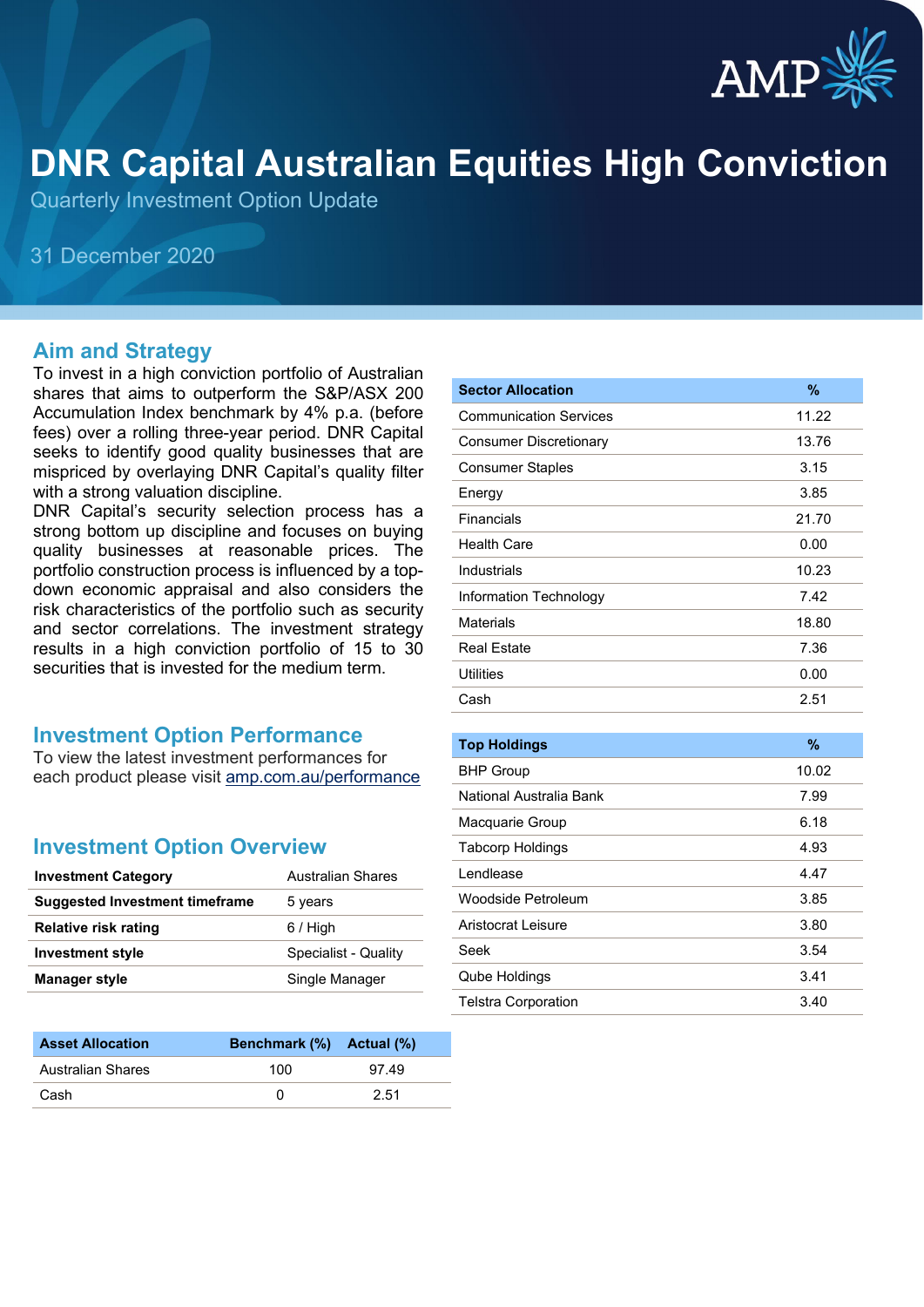## **Investment Option Commentary**

Over the past quarter the team have undertaken a range of moves aimed at building further portfolio resilience. DNR Capital had cut a number of more volatile names and increased the quality of the portfolio, adding to areas of the market generating strong returns with improving industry structures.

#### **New Positions over the quarter:**

- **ANZ Banking Group (ANZ):** DNR Capital have initiated a position in ANZ following the improved outlook for the banking industry. Whilst they believe that the industry still faces some headwinds, the outlook for margins, loan growth and bad debts appears better than feared, especially given the economic downturn suffered as a result of the pandemic. With the government stimulus supporting the economy throughout the pandemic period, they think that there is a risk of increasing bond rates, which could help arrest the previously negative net interest margin trends.
- **QBE Insurance (QBE):** The recent pull-back in share price resulting from higher bond yields, provides an attractive entry point. They purchased TCL due to its combination of resilient earnings, underpinning a  $~4\%$  dividend yield, which is expected to grow at  $~10\%$  pa over the next three years and backed by free cash flow.
- **South32 (S32):** They see S32 as offering a diversified exposure to a number of commodities which, at current prices, generate strong cash flows with upside exposure to a rebound in global growth.
- **Transurban (TCL):** The recent pull-back in share price resulting from higher bond yields, provides an attractive entry point. They purchased TCL due to its combination of resilient earnings, underpinning a  $~14\%$  dividend yield, which is expected to grow at  $~10\%$  pa over the next three years and backed by free cash flow.

### **Positions exited over the quarter:**

- **Cochlear (COH):** Having recovered strongly from March lows, they believe COH's valuation now represents recovered earnings on an elevated multiple. Despite offering high quality exposure to Health Care, given a stretched valuation and more attractively priced opportunities elsewhere in the market, they have exited the position.
- **Ramsay Healthcare (RHC):** The position in RHC was exited after a relatively short holding period. The stock was initially acquired during the period of heightened concerns around the impact of COVID-19 on hospital volumes and they participated in the successful capital raising. While they are still optimistic on the return of elective surgery volumes, the stock has rallied to a level where the risk / return trade off was more balanced and they decided to exit the position.
- **Treasury Wine Estates (TWE):** Following an interim ruling from The Ministry of Commerce of the People's Republic of China (MOFCOM) to apply tariffs of 107-212% to Australian wine imported to China, they have exited their position in TWE. The tariff for TWE is ~169% and at the high end of suggested ranges and their expectations. As a result, China has become a more difficult export market and the reallocation of the China volume is likely to have a detrimental impact to Group Margins. The industry structure has deteriorated and the outlook for earnings is unclear.

## **Outlook**

2020 is a year that will be analysed and dissected for decades to come. The economic and social chaos left in COVID-19's wake will no doubt fill more volumes of history and economic textbooks than any period in recent history. This year DNR Capital find it more insightful to focus on the investment dynamics likely to define 2021, rather than review the volatility and unpredictability of the year that was.

As investors, they believe three key themes will drive 2021, all inextricably linked:

- 1. The rollout, uptake and efficacy of COVID-19 vaccines
- 2. The quantum and pace of global fiscal stimulus
- 3. Global inflation and central bank appetite for asset purchases, influencing the outlook for interest rates.

As key inputs to an ongoing and overarching debate around growth versus value, these will frame how best to position portfolios for a year potentially defined by the recovery and reopening of the global economy.